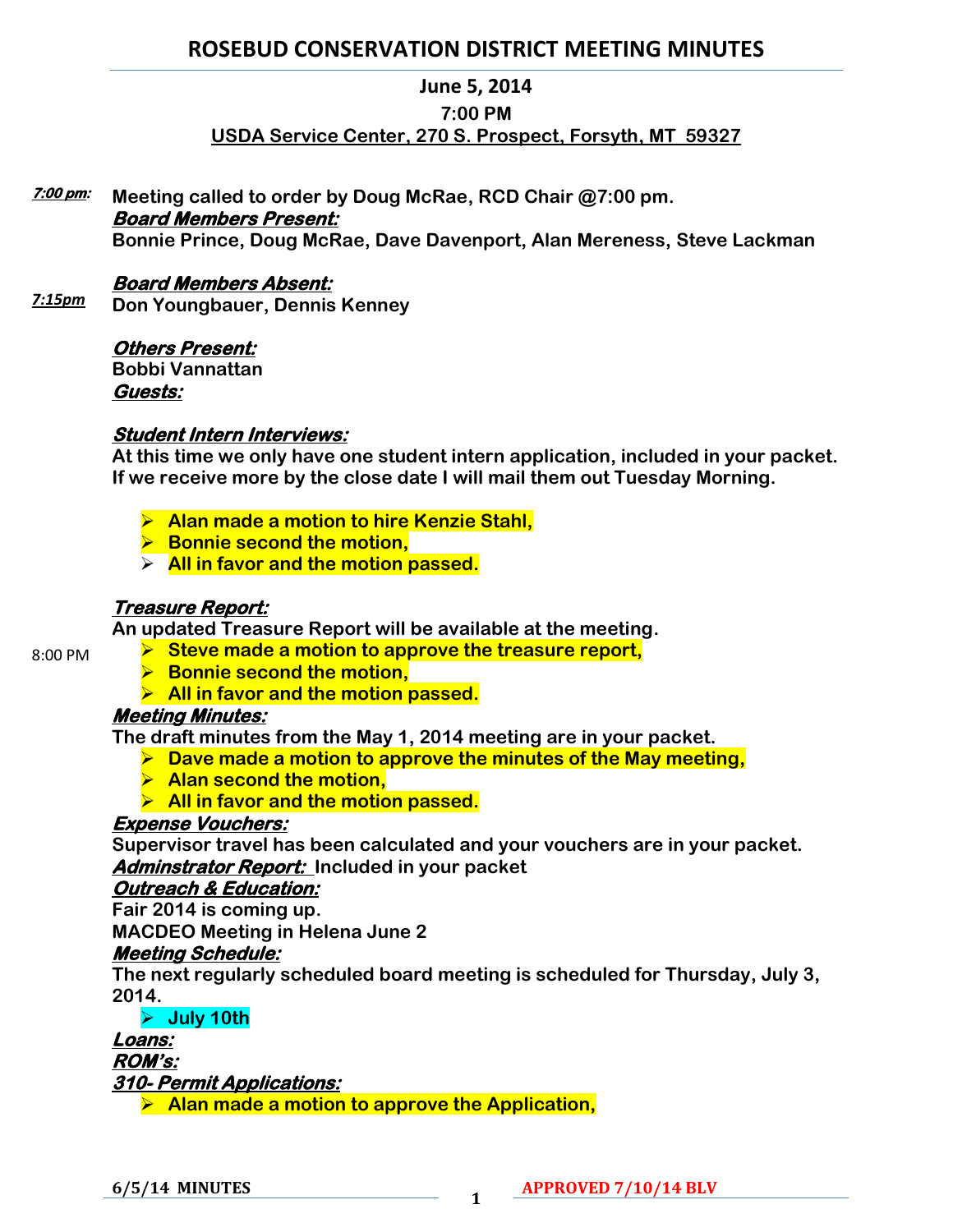# **ROSEBUD CONSERVATION DISTRICT MEETING MINUTES**

### **June 5, 2014**

## **7:00 PM**

## **USDA Service Center, 270 S. Prospect, Forsyth, MT 59327**

**Steve Second the motion,** 

## **All in favor and the motion passed.**

**Bill Dawson is submitting an application to fix a concrete culvert on Otter Creek that was washed out. The Application is in progress and will be mailed separately.** 

## **Reserved Water:**

**Yes Reserved Water can be used for off stream storage. Ann Kulzyk from DNRC is looking more into the ranking on our reserved water reservation to let us know the standing for an off stream storage. There is some information in you r packets.**

## **New Business:**

- **Intern Application Review~ applicants for the student summer intern position will interview at this meeting. Start dates are June 9th for both interns.**
- **Vehicle~ Alan & Steve are the committee**
	- o **Looking into a new vehicle with leather seats**
	- **Dave made a motion to spend up to \$28k or less,**
	- **Alan second the motion,**
	- **All in favor and the motion passed.**

## **2015 Soil Health Workshop:**

**We need to come up with a date for the workshop and a general plan for who and what we have. Don Huber is available and we just need to confirm a date.** 

**First week of December 2015 3rd&4th option.** 

### **Soil Health Initiative:**

## **2014- sign ups**

#### **No-Till Drill:**

**Cleaning fee is not being paid by some producers after they have been billed. There is a printout on a drill cover from Bismarck Canvas in your packets.** 

**▶ Dave made a motion to order a 2<sup>nd</sup> drill,** 

**Steve second the motion.** 

**All in favor and the motion passed.** 

**Newsletter: Next deadline is July 15th**

**YRCDC: Don Youngbauer:** 

**NRCS: Rocky Schwagler: Soil health tour in Baker on the 26th . Range Committee: Dave Davenport CBMPA: Doug McRae: Southeast MT Fuels Reduction Grant: Chris Pilesky & Andy Miller:**